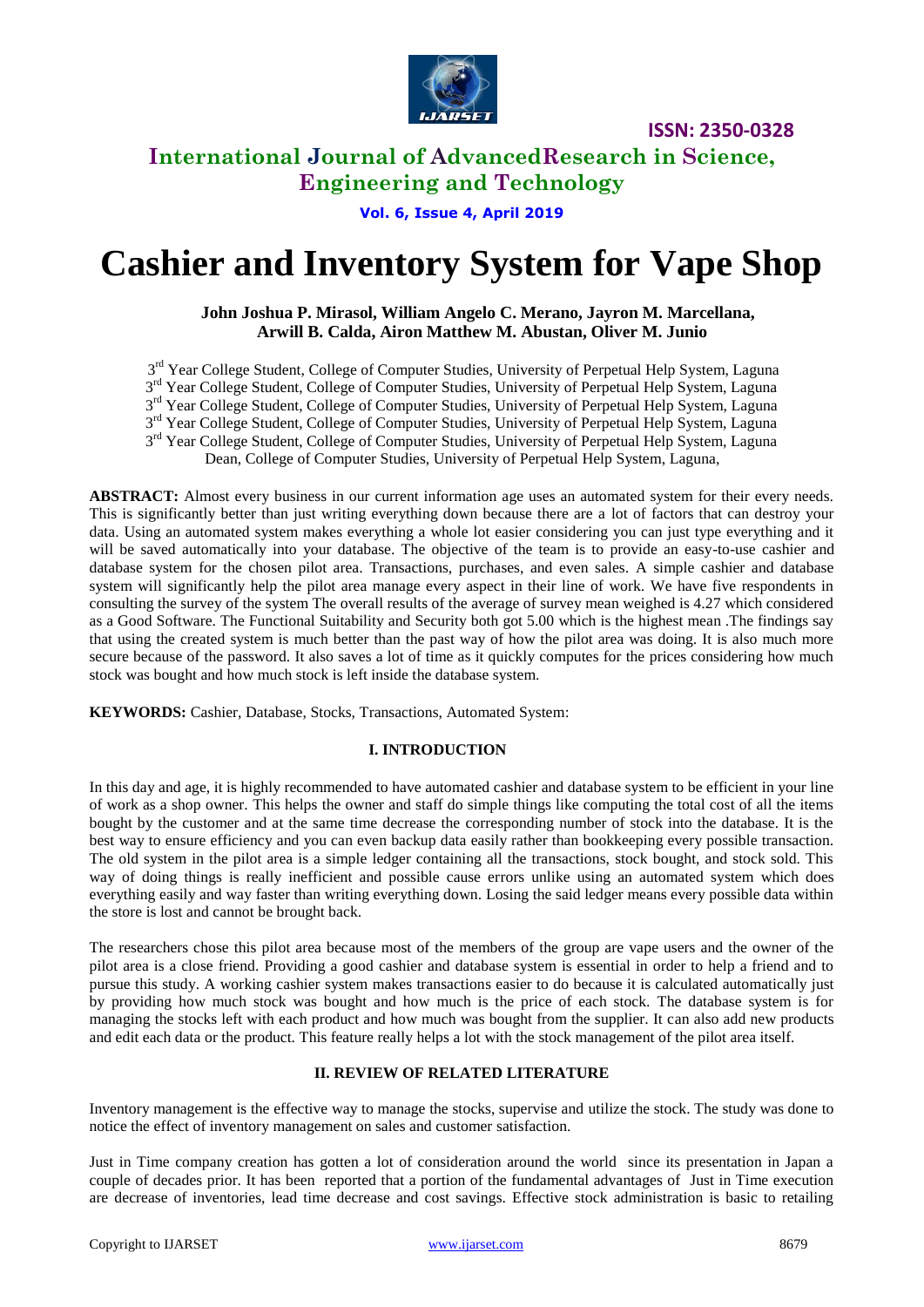

# **International Journal of AdvancedResearch in Science, Engineering and Technology**

# **Vol. 6, Issue 4, April 2019**

achievement**[1]**. Shockingly, there is minimal distributed observational research looking at the connections between retail stock, deals and client administration. In light of an overview of 101 chain store units, this paper creates and tests a progression of speculations about retail stock. Seventy five percent of the storekeepers/chiefs reacted to the mail study. Not surprisingly, huge positive connections were found between the stock, deals and administration. In particular, support was found for the hypothesis that stock is a component of the square foundation of offers. More prominent item assortment prompts higher stock, and administration level is an exponential capacity of inventory**[2]**. An ongoing article presents a theoretic talk of the requirement for maintaining a strategic distance from the discontinuity of advertising and conveyance. What pursues is a justification and portrayal of a down to earth way to deal with a partner of stock conveying costs with the field deals association inside showcasing in this way shutting the circle among advertising and physical circulation. The coordination of stock control and advertising, a period of bringing promoting and physical dissemination together, can be seen as an issue of in general administration. Top corporate officials have lately focused on the significance of income the board to all dimensions of the executives, not simply money related managers**[3]**.Information sharing practices, for example the vendor managed stock give producers access to progressively exact interest data, for example client deals information, than previously. The estimation of this kind of data sharing has been built up in numerous investigations. In any case, the greater part of the exploration has concentrated on the perfect circumstance of the producer approaching data from all downstream parties**[4]**. In the present focused market, in the event of certain items like cell phone, it is seen that following couple of long stretches of propelling another item, an equivalent kind of item by some other organization ends up accessible with a less expensive selling cost or with more adornments inside a similar selling cost. In this circumstance, clients ordinarily go for the new item dismissing the more seasoned one. So dependably there is a plausibility that a few units of item stay unsold. This forces the organization for a modification in selling price**[5]**.



#### **III. METHODOLOGY**

Figure 1.0: Vape Shop Inventory System Method (Waterfall Model)

The software model that is most suited to the software is the Waterfall Model because it is simple and functional project structure which is easy to analyze the feature realization in the project so we applied this model without any hesitation and it is one of the most trusted of the software development methodologies. The waterfall model for developing the particular system is consisting of 4 parts. Each steps will explain its own part. The first step is Design, Design Activity results in the overall software architecture. The systems design process partitions the requirements to either hardware or software components. The second one is Implementation, During this phase, the software design is realized as a set of software components. Components are tested ensuring each component meets its specification. The third one is Verification and Validation which is making sure that the product is being develop is as per the requirements and design specifications and to make sure that the product actually meet up the user's requirements, and check whether the specifications were correct in the first place. And last one is Operation and maintenance, the system is delivered and deployed and put into practical use. Maintenance involves correcting errors which were not discovered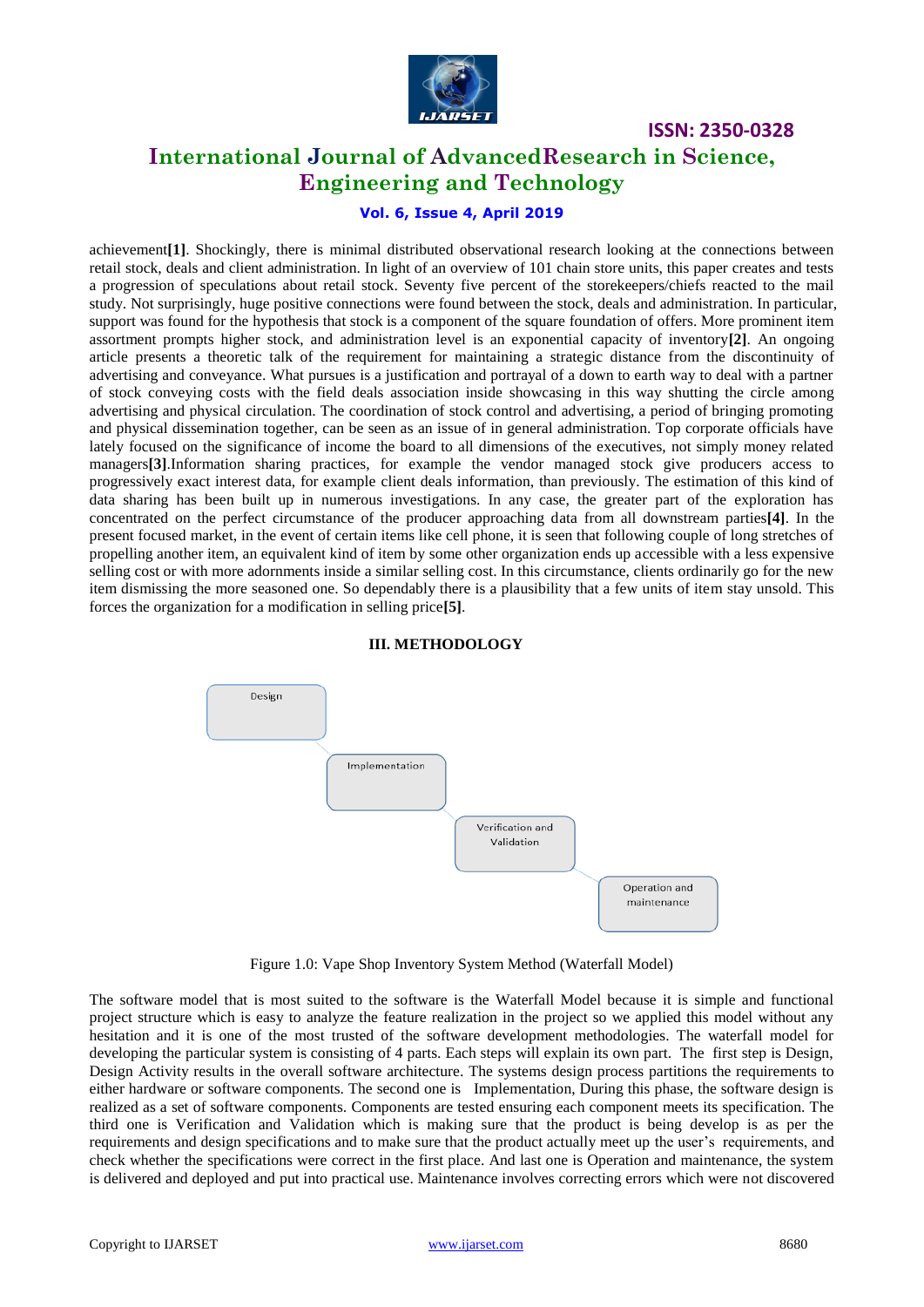

# **International Journal of AdvancedResearch in Science, Engineering and Technology**

**ISSN: 2350-0328**

### **Vol. 6, Issue 4, April 2019**

in earlier stages of the life cycle, improving the implementation of system units and providing new functionalities as new requirements emerge.

By building a good business, the management and the users must responsible using the system in the shop. Also by being a professional users in using the system, is the way by running the system good records of transaction to the customers smoothly and being nice and good relationship to them is the key of good business. The Data Gathering of the system's first step is by asking permission and coordinate to the owner of the D' Vapery Shop to conduct the survey and the questionnaire is distributed to the respondents by judging the system if it is good enough or it needs some improvements. The results of the copies questionnaire were given and return after finished answering the survey. The Collection Analysis of the system are Inventory Management which is managing the stocks and informing overall amount of the products the store have. The second one is Customer Management which is keeping the track of purchase history of the customers. The last one is Report of the Sales which is analyzing the sales data and records to make it informed decisions to the users.

This system is very important to keep it updated because of the everyday activities of the managing the products and records of orders and sales. It is needed to take care the system to have a good business and building a good reputation to the customers.



Figure 2.0: Use Case

This is the Use Case for the system provided by the team. The customer can only give out the order and enter the store. They relay the order to the cashier staff. The cashier can compute orders, total the orders, accept payment, and record the transaction afterwards into the database. The owner has access to the editing of the database and check the overall sales and profits of the week.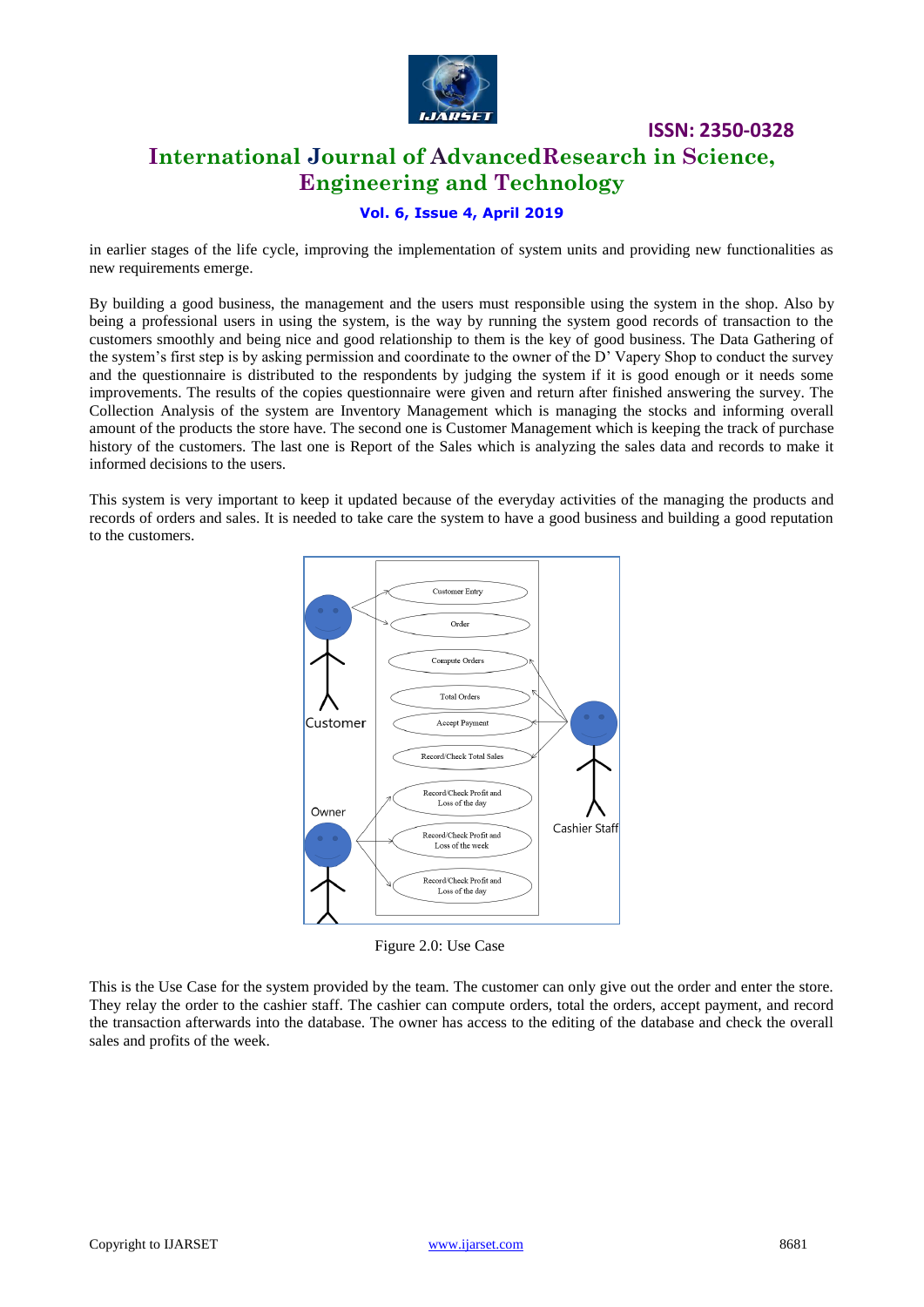

# **International Journal of AdvancedResearch in Science, Engineering and Technology**

# **Vol. 6, Issue 4, April 2019**



Figure 3.0: System Architecture

This is the system architecture provided by the researchers. The customer talks to the cashier which then checks the system if there are stocks available based on what the customer ordered. If there are stocks, the cashier will tell the warehouse staff then takes the order from the warehouse then delivers it to the cashier. The cashier takes payment from the customer and gives the product ordered. The manager has full access to the system. Also, the manager is the only one talked to by the owner and the programmers of the system itself.



Figure 4.0: Context Flow Diagram

This is the context flow diagram of the system. As you can see, everything goes into the system. The customer orders and pays then the system puts the transaction into the database. The system can look into the warehouse stock in order to track if there are still some available according to the customers' request. It can also request new items from the warehouse to the main shop itself. The main inventory report can also be taken by the management itself in order to monitor the entire system.

#### **IV. RESULTS AND DISCUSSION**

The results shows that the software is reliable and efficient to manage by the owner/users. The following discussion will explain the functions and the usefulness of the system.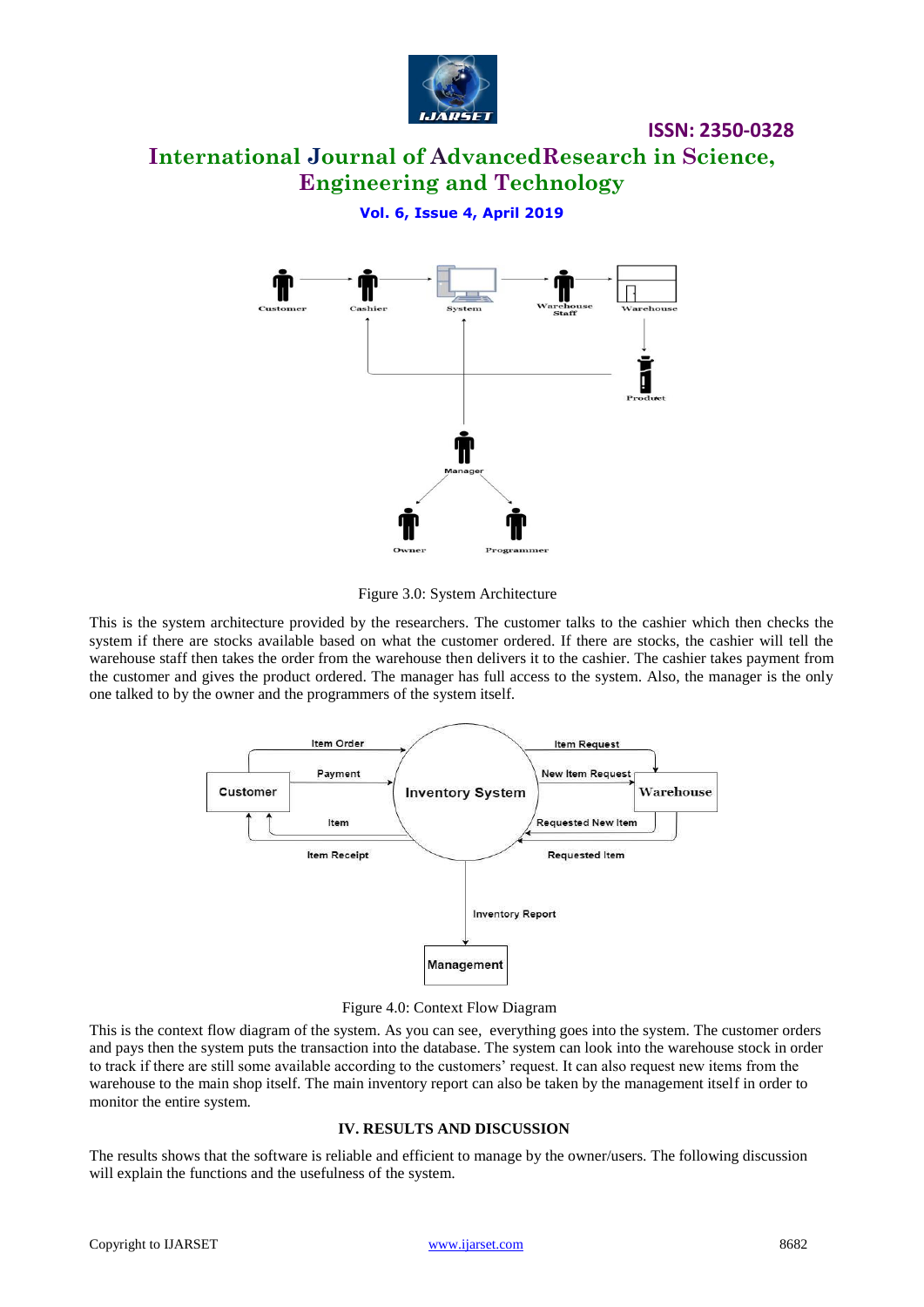

# **International Journal of AdvancedResearch in Science, Engineering and Technology**

**ISSN: 2350-0328**

## **Vol. 6, Issue 4, April 2019**

|                                     |                |                             | <b>PRODUCT LIST</b>      |             |            | Product Name:               |                    |                          | <b>Product Name</b> | Product     | Price             | Quantity            | <b>Total Price</b> |
|-------------------------------------|----------------|-----------------------------|--------------------------|-------------|------------|-----------------------------|--------------------|--------------------------|---------------------|-------------|-------------------|---------------------|--------------------|
|                                     | ID             | ProductName                 | ProductDescription Price |             | Quantity ^ |                             |                    |                          |                     | Description |                   |                     |                    |
|                                     |                | Chocomint                   | Juice                    | 210         | 66         | <b>Product Description:</b> |                    | $\bullet$                |                     |             |                   |                     |                    |
|                                     | $\overline{2}$ | Aegis Legend                | Mod                      | 3000        | 100        | Price:                      |                    |                          |                     |             |                   |                     |                    |
|                                     | 3              | Vgod Promech                | Mod                      | 2500        | 198        | Available :                 |                    |                          |                     |             |                   |                     |                    |
|                                     | 4              | Arms Race V2                | Mod                      | 3000        | 100        |                             |                    |                          |                     |             |                   |                     |                    |
|                                     | 5              | Invader2/3                  | Mod                      | 2000        | 98         | Quantity:                   |                    |                          |                     |             |                   |                     |                    |
|                                     | 6              | Invader2/3                  | Mod                      | 1500        | 100        | Total Price:                |                    |                          |                     |             |                   |                     |                    |
|                                     | 7              | Ammit                       | Atomizer                 | 1000        | 90         |                             |                    |                          |                     |             |                   |                     |                    |
|                                     | 8              | Smke                        | Mod                      | 2000        | 94         |                             | Compute            |                          |                     |             |                   |                     |                    |
|                                     | l9.            | Fatty                       | Atomizer                 | 1500        | 95         |                             |                    |                          |                     |             |                   |                     |                    |
|                                     | 10             | FattyV2                     | Atomizer                 | 2000        | 95         |                             | Clear              |                          |                     |             |                   |                     |                    |
|                                     | 11             | Wismec300W                  | Mod                      | 2500        | 100        |                             |                    |                          |                     |             |                   |                     |                    |
|                                     | 12             | Astech                      | Mod                      | 1800        | 100<br>96  |                             |                    |                          |                     |             |                   |                     |                    |
|                                     | 13<br>14       | <b>Nimbus</b><br>FatBastard | Atomizer<br>Juice        | 1000<br>300 | 115        |                             |                    |                          |                     |             |                   |                     |                    |
|                                     | 15             |                             | Juice                    | 200         | 190        |                             | Add                |                          |                     |             |                   |                     |                    |
|                                     |                | Viscocity                   |                          |             | $\lambda$  |                             |                    |                          |                     |             |                   |                     |                    |
| $\epsilon$<br>$\rightarrow$<br>Void |                |                             |                          |             |            |                             |                    |                          |                     |             |                   |                     |                    |
| Search                              |                |                             |                          |             |            |                             |                    |                          |                     |             |                   | <b>Total Price:</b> |                    |
| O Product Name                      |                |                             |                          |             |            |                             |                    |                          |                     |             |                   | Payment             |                    |
|                                     |                | ◯ Product Description       |                          |             |            |                             |                    |                          |                     |             |                   | Change:             |                    |
|                                     |                |                             |                          |             |            |                             | <b>ProductName</b> | ProductDescription Price |                     | Quantity    | <b>TotalPrice</b> |                     | Date/Time          |
|                                     |                |                             |                          |             |            | ٠                           |                    |                          |                     |             |                   |                     |                    |

Figure 5.0: Cashier System

The pilot area only writes down all their transactions in their old system. They needed a simple cashier system for the transactions to be inputted easier. In figure 5.0, the simple cashier system interface displays the menu where you can just add products and compute for the total cost of them. Put the amount paid into the payment field then press payment then you can know how much change the customer will get. What is more is that you can search by product name or by product description for added suitability.

| <b>Database</b>                                       |                     |              |                  |                      |                     |       | п               | $\times$      |
|-------------------------------------------------------|---------------------|--------------|------------------|----------------------|---------------------|-------|-----------------|---------------|
| ÷ ∥∢<br>$\leftarrow$ 1<br>of 39 $\blacktriangleright$ | $M + X$             |              |                  |                      |                     |       |                 |               |
|                                                       |                     |              |                  |                      |                     |       |                 |               |
| Product Name:                                         |                     |              | ID               | <b>ProductName</b>   | Product Description | Price | Quantity        | $\wedge$      |
| <b>Product Description:</b>                           |                     |              |                  | Chocomint            | Juice               | 210   | 66              |               |
|                                                       |                     |              | $\overline{2}$   | Aegis Legend         | Mod                 | 3000  | 100             |               |
| Price:                                                |                     |              | 3                | <b>Vgod Promech</b>  | Mod                 | 2500  | 198             |               |
|                                                       |                     |              | 4                | Ams Race V2          | Mod                 | 3000  | 100             |               |
| <b>Quantity:</b>                                      |                     |              | 5                | Invader2/3           | Mod                 | 2000  | 98              |               |
|                                                       |                     |              | 6                | Invader2/3           | Mod                 | 1500  | 100             |               |
|                                                       | <b>Add Product</b>  |              | 7                | Ammit                | Atomizer            | 1000  | 90 <sub>1</sub> |               |
|                                                       |                     |              | 8                | Smke                 | Mod                 | 2000  | 94              |               |
|                                                       | <b>Edit Product</b> |              | 9                | Fatty                | Atomizer            | 1500  | 95              |               |
|                                                       |                     |              | 10               | FattyV2              | Atomizer            | 2000  | 95              |               |
|                                                       | <b>Delete</b>       |              | 11               | Wismec300W           | Mod                 | 2500  | 100             |               |
|                                                       |                     |              | 12 <sup>2</sup>  | Astech               | Mod                 | 1800  | 100             |               |
|                                                       |                     |              | 13               | <b>Nimbus</b>        | Atomizer            | 1000  | 96              |               |
|                                                       | Update              |              | 14               | <b>FatBastard</b>    | Juice               | 300   | 115             |               |
|                                                       |                     | 15           | <b>Viscocity</b> | Juice                | 200                 | 190   |                 |               |
|                                                       |                     |              | 16               | <b>SilvisWorks</b>   | Juice               | 200   | 200             |               |
|                                                       |                     |              | 17               | <b>Freezy Tricks</b> | Juice               | 200   | 200             |               |
|                                                       |                     |              | 18               | <b>Bliss</b>         | Juice               | 200   | 199             |               |
|                                                       |                     |              | 19               | WhiteNectar          | Juice               | 250   | 200             | $\checkmark$  |
| Exit                                                  |                     | $\checkmark$ |                  |                      |                     |       |                 | $\rightarrow$ |

Figure 6.0: Database System

In figure 4.0, it shows the simple and easy-to-use inventory system where you can add, delete, or edit certain products within this section of the system. Just put the corresponding information into the corresponding fields then you can now add the product i+nto the database. Click the ID number on the data grid in order to edit certain information about the product you wish to alter.